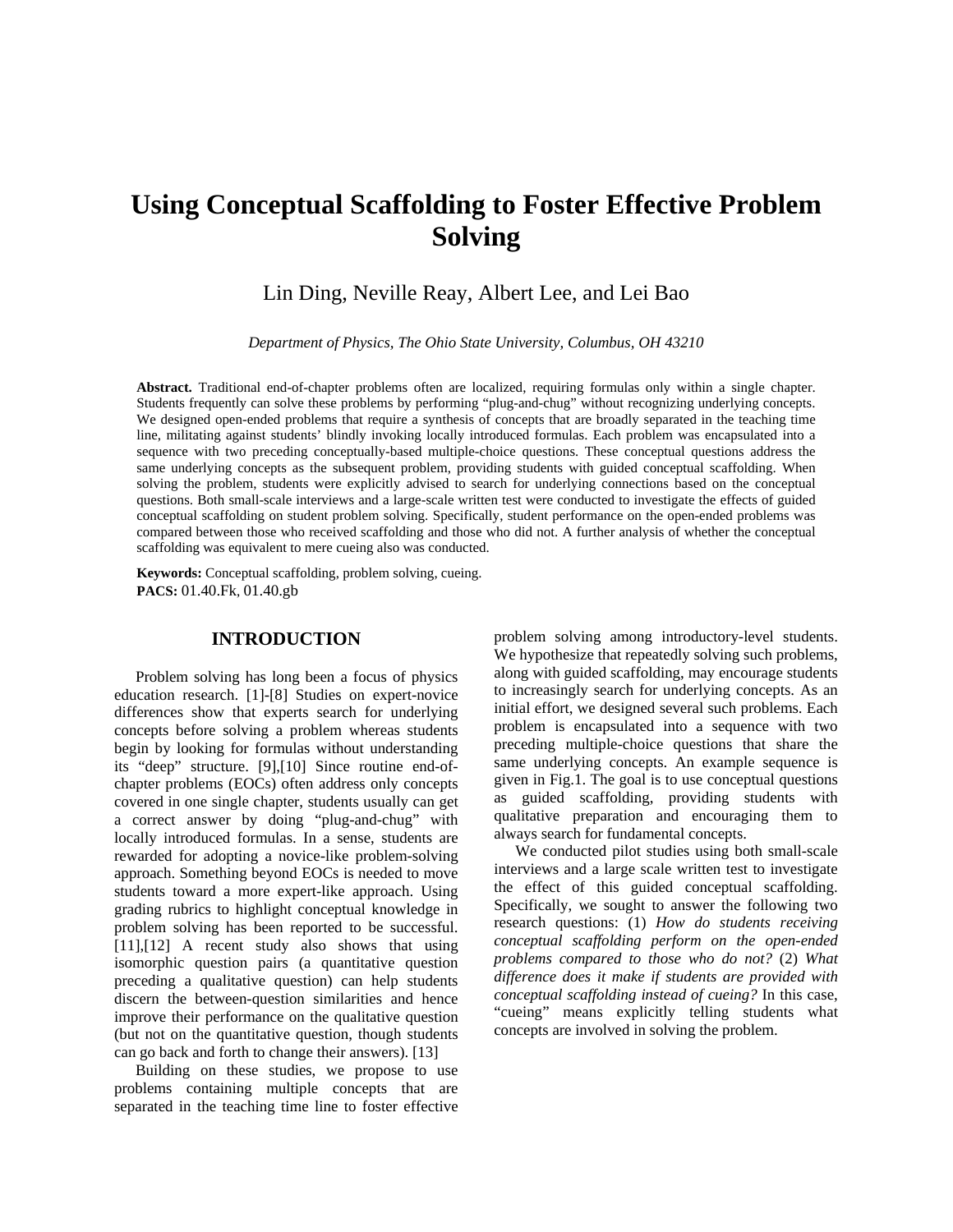#### **RESEARCH DESIGN**

#### **1. Small Scale Interviews**

Small-scale interviews were conducted to compare how students perform on the open-ended problem in Fig.1 both with and without conceptual scaffolding. We recruited 12 students from a  $3<sup>rd</sup>$  quarter calculusbased introductory physics course for one-on-one private interviews. (This course covered topics on waves, optics and modern physics.) The students were randomly assigned into two groups: a scaffolding group (SG) and a plain-problem group (PPG), with 6 each. During the interviews, students were asked to talk aloud while performing required tasks. The PPG students were only given the open-ended problem in Fig.1 without answering the preceding conceptual questions, whereas the SG students answered the conceptual questions in Fig.1 before solving the problem. The SG students were also reminded to look



- (4) It decreases by a value of  $fd$
- (5) It decreases, but the decreased value is unknown

**(b)** 

A small ball of mass 0.05 kg is attached to a spring of A small ball of mass 0.05 kg is attached to a spring of<br>stiffness 2 N/m, and it oscillates along the x axis on a<br>rough surface. Initially the maximum spring stretch is 1<br>m. Due to the friction between the ball and the tab ball and the table surface is  $\mu_{\text{kinetic}} = \mu_{\text{static}} = 0.2$ .  $\sqrt[3]{\begin{array}{r} 0 & 0 \\ 0 & 0 \end{array}}$ â  $+0.6 + 1$  m

**(c)** 

Figure 1. A sequence example: (a) and (b) are two conceptually-based multiple-choice questions; (c) is an open-ended problem that synthesizes broadly-separated topics in teaching materials.

for underlying connections before solving the openended problem, but no explicit assistance was given. Students in both groups were allowed to use their textbooks, notebooks and calculators. All interviews were video taped and later transcribed for analysis.

Results show that all six SG students were able to invoke the correct physics principle (the work-energy theorem) to tackle the open-ended problem without referring to textbooks or notes. Though some students obtained incorrect numerical answers due to calculation errors, all of them provided appropriate qualitative analysis and reasoning. Specifically, these students correctly identified the system's initial and final mechanical energy, and realized that the reduced final mechanical energy resulted from the work done by friction. For instance, one student articulated: "*We don't know whether or not this* [x=0.6m] *is when the spring is at its maximum compression... But we can use the ideas from last two questions that mechanical energy may not be conserved, but we can figure out what the work is done by friction. And because of that, then we can figure out what change in kinetic energy is at any point...*" This was a typical case among the SG students. In fact, all SG students immediately recognized the underlying connections between the open-ended problem and the conceptual questions. The average time the SG students took to realize such connections was 33 seconds. Based on the workenergy theorem, all SG students then used a "forward" [14] solution strategy, working top-down from the basic theorem to the final answer. In a post-interviewer debriefing, all SG students strongly favored using this type of question sequences in recitations and lectures.

Conversely, none of the PPG students was able to solve the problem. However, when asked to determine the speed of a harmonic oscillator at some intermediate point in the absence of friction, all of the PPG students took a correct approach. It was the combination of oscillatory motion and friction (concepts broadly separated in presentation) that gave students difficulty. These students often adopted novice problem-solving strategies to approach the problem. For example, after reading the problem some students immediately began thumbing through their notebooks to search for equations that involve "damped oscillation". But soon they found themselves deeply buried into the assorted symbols of a differential equation and become increasingly confused with the math impasse. Other students spent considerable time trying to find similar worked-out examples in the textbook. Some students explicitly commented that they would do a random search to "*just start charting down everything that was relevant and see if anything came out of it. But it'd be just a short in the dark*." Since these students couldn't relate the given information to the unknowns, they always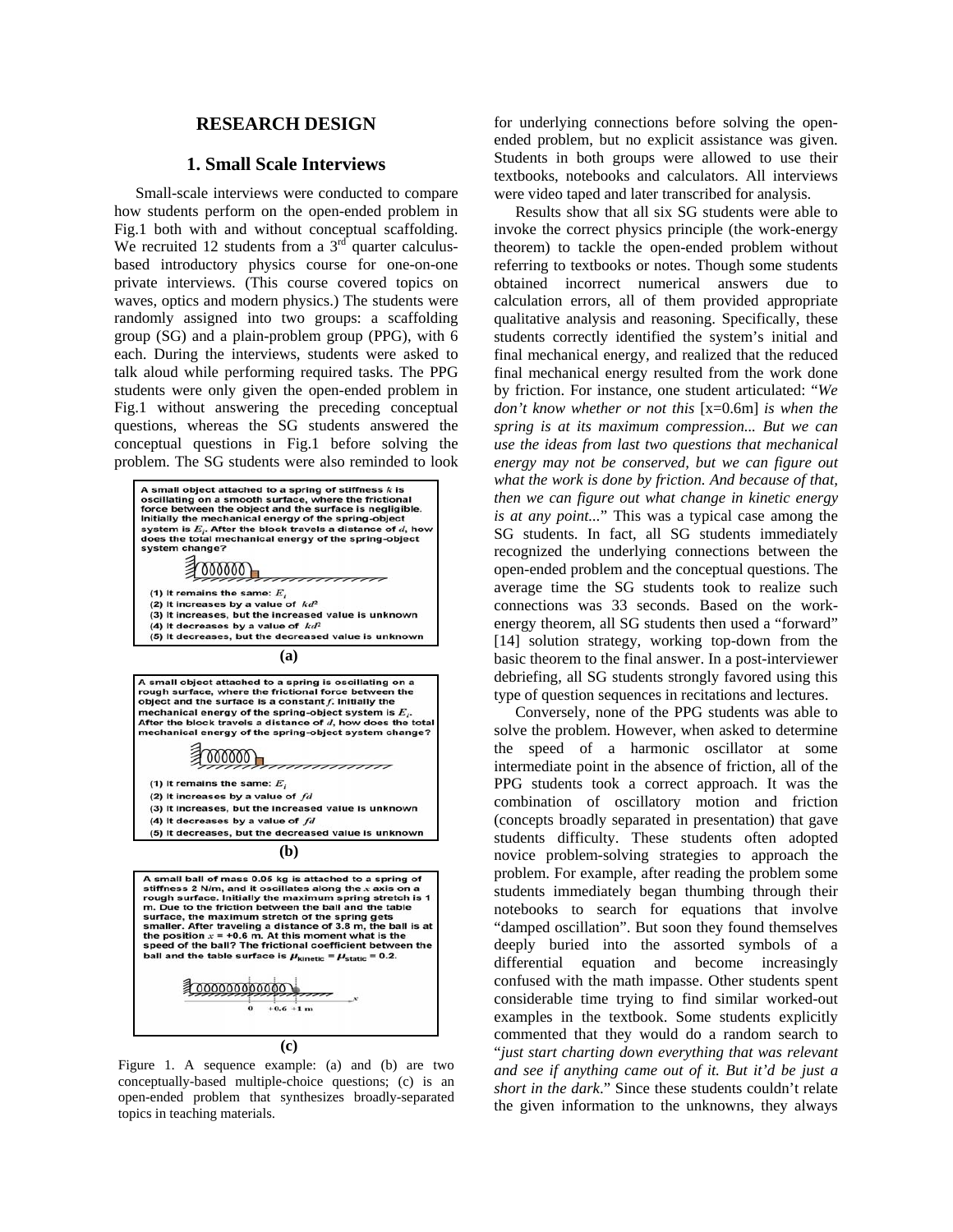ended up using "means-ends" [14] analysis to approach the problem. Specifically, they started with a formula that contained the speed variable and tried to solve it. Then they looked for additional formulas if the first one contained other unknowns. This process continued until no further unknowns were introduced. One interesting observation is that although the PPG students were only given one problem to solve, they spent about the same amount of time on the problem as the SG students on the same problem plus two conceptual questions (~20 minutes).

#### **2. Large Scale Written Test**

A large-scale written test also was conducted with students in an introductory mechanics course. The conceptual questions and the open-ended problem we used for the written test are shown in Fig.2. The







(b) are conceptual questions; (c) is an open-ended problem.

purpose of this written test is twofold. First, we wanted to see if the results from small-scale interviews could be generalized to a larger sample. Secondly, it was suggested that our conceptual scaffolding might be equivalent to simple cueing [15]. If that were the case, then the preceding conceptual questions might not be necessary.

The written test was given to 360 students in 16 parallel recitation sections. These were randomly divided into three groups: scaffolding group (SG), plain-problem group (PPG) and cueing group (CG), with 143, 109 and 108 students in each. The SG students were directed first to answer two conceptual questions, and were allowed 5 minutes to do so either individually or collaboratively. Then, each student independently solved the subsequent problem in 12 minutes. Prior to solving the problem, the SG students again were encouraged to look for underlying connections. The PPG students were given 17 minutes to solve the open-ended problem without answering the preceding conceptual questions. The CG students also did not answer the preceding conceptual questions; but before they solved the problem a hint: "*Momentum and angular momentum may play a role"*  was given on their test sheets. The allotted time for the CG also was 17 minutes. Students in all three groups were allowed to use their notes and textbooks.

We were more interested in how students approached the problem than whether they obtained the correct final answer. (Actually, the problem is complicated by the fact that after collision the centerof-mass of the disk-blob system is no longer at the disk center. In the future we plan to use a projectile that exits the catcher at a slower speed so that the disk will still rotate about its center after collision.) We examined students' written responses to see if they considered two fundamental principles appropriate for this problem: the conservation of linear momentum and angular momentum. We also evaluated whether students made meaningful use of these two fundamental principles. The following rubrics were applied:

1. *Consider Fundamental Principles*: Did students show written evidence of considering linear or angular momentum, or stating that linear or angular momentum is conserved?

2. *Meaningful Expansion*: Did students make a meaningful expansion of the fundamental principles to determine the final linear or angular speed of the system? (For example, writing down the initial and final angular momenta, and equating them to solve for the final angular speed.)

 Fig.3 shows the percentages of students who considered and made meaningful expansions of the fundamental principles in each group. A higher Figure 2. A sequence used for a large scale written test. (a) &  $\frac{1}{2}$  fundamental principles in each group. A linguation  $\frac{1}{2}$  is an open anded problem percentage of students in the SG and CG started with